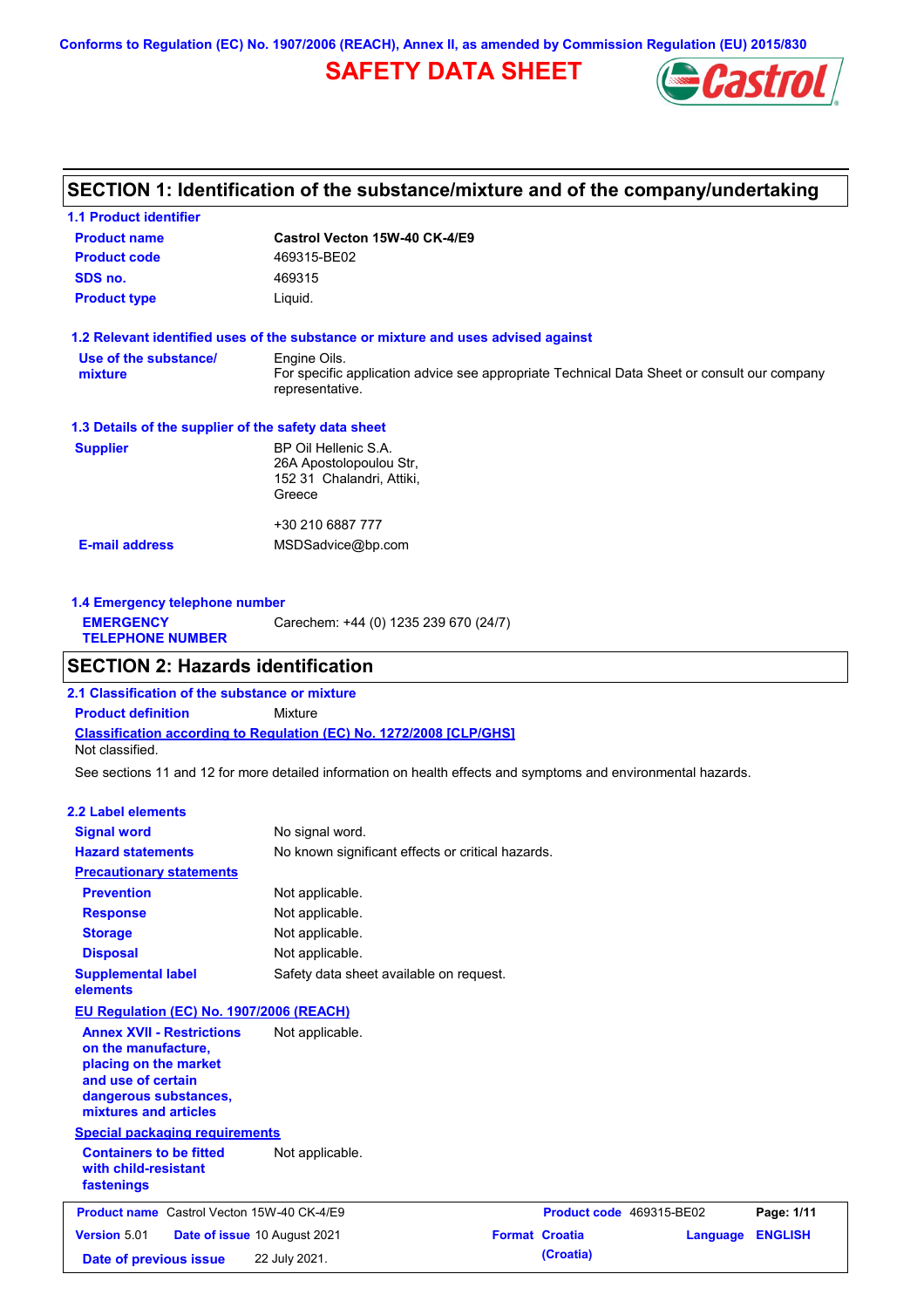# **SECTION 2: Hazards identification**

| <b>Tactile warning of danger</b>                                                                                         | Not applicable.                                                                                                                                                                                                          |
|--------------------------------------------------------------------------------------------------------------------------|--------------------------------------------------------------------------------------------------------------------------------------------------------------------------------------------------------------------------|
| 2.3 Other hazards                                                                                                        |                                                                                                                                                                                                                          |
| <b>Results of PBT and vPvB</b><br>assessment                                                                             | Product does not meet the criteria for PBT or vPvB according to Regulation (EC) No. 1907/2006,<br>Annex XIII.                                                                                                            |
| <b>Product meets the criteria</b><br>for PBT or vPvB according<br>to Regulation (EC) No.<br><b>1907/2006, Annex XIII</b> | This mixture does not contain any substances that are assessed to be a PBT or a vPvB.                                                                                                                                    |
| Other hazards which do<br>not result in classification                                                                   | Defatting to the skin.<br>USED ENGINE OILS<br>Used engine oil may contain hazardous components which have the potential to cause skin<br>cancer.<br>See Toxicological Information, section 11 of this Safety Data Sheet. |
|                                                                                                                          | For a share at all share are a consequently assessed as the set of the second to share and the second of the set of                                                                                                      |

Experimental data on one or more of the components has been used to determine all or part of the hazard classification of this product.

# **SECTION 3: Composition/information on ingredients**

Mixture

**3.2 Mixtures**

### **Product definition**

Highly refined base oil (IP 346 DMSO extract < 3%). Proprietary performance additives.

| <b>Product/ingredient</b><br>name                                                                               | <b>Identifiers</b>                                                                       |     | $\%$ | <b>Regulation (EC) No.</b><br>1272/2008 [CLP]                      | Type    |
|-----------------------------------------------------------------------------------------------------------------|------------------------------------------------------------------------------------------|-----|------|--------------------------------------------------------------------|---------|
| Distillates (petroleum), hydrotreated<br>heavy paraffinic                                                       | REACH #: 01-2119484627-25<br>$EC: 265-157-1$<br>CAS: 64742-54-7<br>Index: 649-467-00-8   | -≤5 |      | Asp. Tox. 1, H304                                                  | [1] [2] |
| Distillates (petroleum), solvent-<br>dewaxed heavy paraffinic                                                   | REACH #: 01-2119471299-27 ≤3<br>EC: 265-169-7<br>CAS: 64742-65-0<br>Index: 649-474-00-6  |     |      | Asp. Tox. 1, H304                                                  | [1] [2] |
| reaction mass of isomers of:<br>C7-9-alkyl 3-(3,5-di-tert-butyl-<br>4-hydroxyphenyl) propionate                 | REACH #: 01-0000015551-76 ≤3<br>EC: 406-040-9<br>CAS: 125643-61-0<br>Index: 607-530-00-7 |     |      | Aquatic Chronic 4, H413                                            | $[1]$   |
| Distillates (petroleum), solvent-<br>dewaxed light paraffinic                                                   | REACH #: 01-2119480132-48 ≤3<br>EC: 265-159-2<br>CAS: 64742-56-9<br>Index: 649-469-00-9  |     |      | Asp. Tox. 1, H304                                                  | [1] [2] |
| Paraffin oils (petroleum), catalytic<br>dewaxed heavy                                                           | REACH #: 01-2119487080-42 ≤3<br>EC: 265-174-4<br>CAS: 64742-70-7<br>Index: 649-477-00-2  |     |      | Asp. Tox. 1, H304                                                  | [1] [2] |
| zinc bis[O-(6-methylheptyl)] bis[O-(sec-REACH #: 01-2119543726-33 $\leq$ 3<br>butyl)] bis(dithiophosphate)<br>. | EC: 298-577-9<br>CAS: 93819-94-4                                                         |     |      | Skin Irrit. 2, H315<br>Eye Dam. 1, H318<br>Aquatic Chronic 2, H411 | $[1]$   |

**See Section 16 for the full text of the H statements declared above.**

#### **Type**

[1] Substance classified with a health or environmental hazard

[2] Substance with a workplace exposure limit

[3] Substance meets the criteria for PBT according to Regulation (EC) No. 1907/2006, Annex XIII

[4] Substance meets the criteria for vPvB according to Regulation (EC) No. 1907/2006, Annex XIII

[5] Substance of equivalent concern

[6] Additional disclosure due to company policy

Occupational exposure limits, if available, are listed in Section 8.

|                        | <b>Product name</b> Castrol Vecton 15W-40 CK-4/E9 | <b>Product code</b> 469315-BE02 |                         | Page: 2/11 |
|------------------------|---------------------------------------------------|---------------------------------|-------------------------|------------|
| <b>Version 5.01</b>    | <b>Date of issue 10 August 2021</b>               | <b>Format Croatia</b>           | <b>Language ENGLISH</b> |            |
| Date of previous issue | 22 July 2021.                                     | (Croatia)                       |                         |            |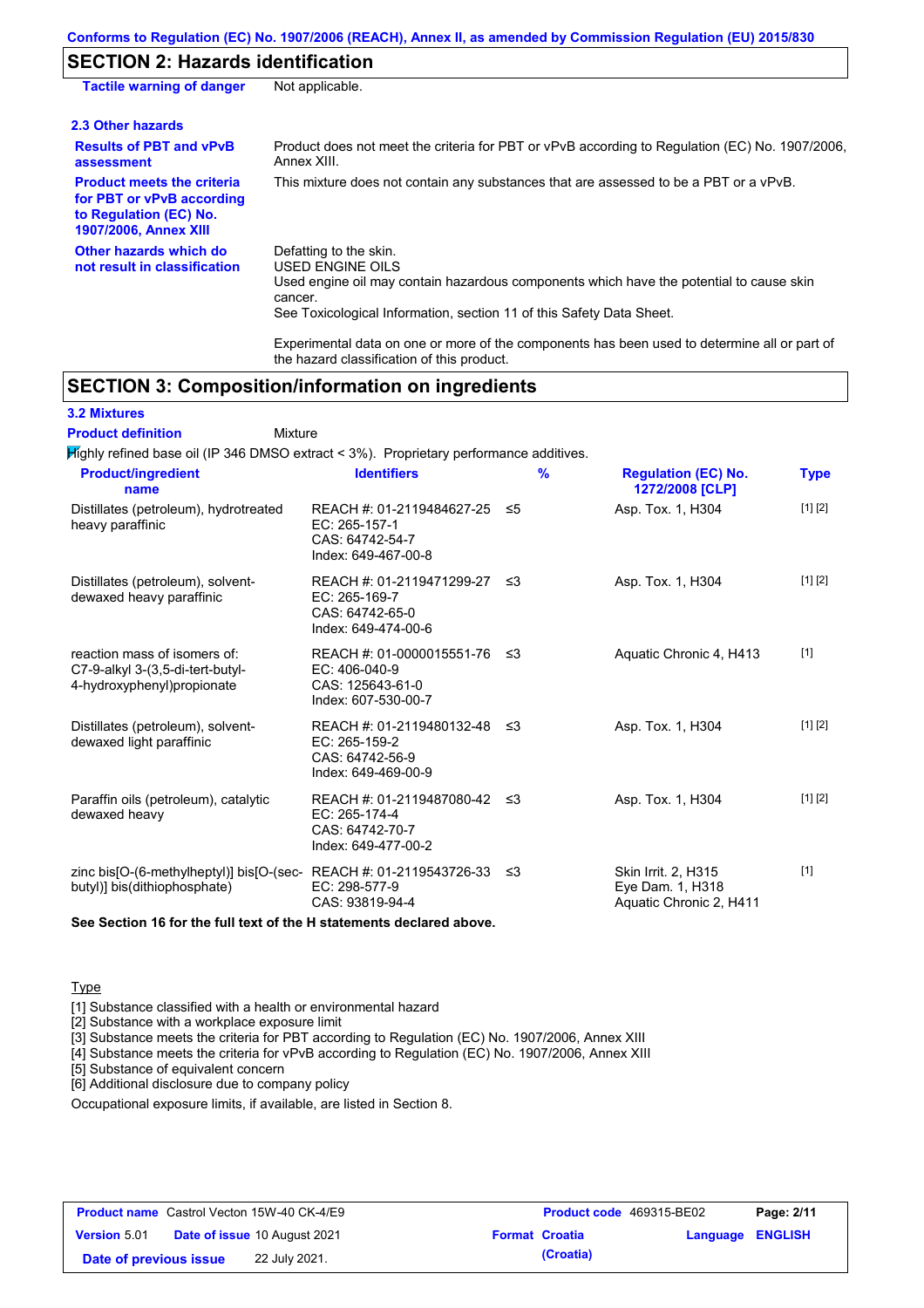## **SECTION 4: First aid measures**

#### Do not induce vomiting unless directed to do so by medical personnel. Get medical attention if symptoms occur. In case of contact, immediately flush eyes with plenty of water for at least 15 minutes. Eyelids should be held away from the eyeball to ensure thorough rinsing. Check for and remove any contact lenses. Get medical attention. **4.1 Description of first aid measures** If inhaled, remove to fresh air. Get medical attention if symptoms occur. **Ingestion Inhalation Eye contact Protection of first-aiders** No action shall be taken involving any personal risk or without suitable training. It may be dangerous to the person providing aid to give mouth-to-mouth resuscitation. **Skin contact** Wash skin thoroughly with soap and water or use recognised skin cleanser. Remove contaminated clothing and shoes. Wash clothing before reuse. Clean shoes thoroughly before reuse. Get medical attention if irritation develops.

#### **4.2 Most important symptoms and effects, both acute and delayed**

See Section 11 for more detailed information on health effects and symptoms.

| Vapour inhalation under ambient conditions is not normally a problem due to low vapour<br>pressure.               |
|-------------------------------------------------------------------------------------------------------------------|
| No known significant effects or critical hazards.                                                                 |
| Defatting to the skin. May cause skin dryness and irritation.                                                     |
| Not classified as an eye irritant. Based on data available for this or related materials.                         |
| Delayed and immediate effects as well as chronic effects from short and long-term exposure                        |
| Overexposure to the inhalation of airborne droplets or aerosols may cause irritation of the<br>respiratory tract. |
| Ingestion of large quantities may cause nausea and diarrhoea.                                                     |
| Prolonged or repeated contact can defat the skin and lead to irritation and/or dermatitis.                        |
| Potential risk of transient stinging or redness if accidental eye contact occurs.                                 |
|                                                                                                                   |

#### **4.3 Indication of any immediate medical attention and special treatment needed**

| <b>Notes to physician</b>                                 | Treatment should in general be symptomatic and directed to relieving any effects.                                                                                                                                                                                                                                                                                 |  |  |  |  |
|-----------------------------------------------------------|-------------------------------------------------------------------------------------------------------------------------------------------------------------------------------------------------------------------------------------------------------------------------------------------------------------------------------------------------------------------|--|--|--|--|
| <b>SECTION 5: Firefighting measures</b>                   |                                                                                                                                                                                                                                                                                                                                                                   |  |  |  |  |
| 5.1 Extinguishing media                                   |                                                                                                                                                                                                                                                                                                                                                                   |  |  |  |  |
| <b>Suitable extinguishing</b><br>media                    | In case of fire, use foam, dry chemical or carbon dioxide extinguisher or spray.                                                                                                                                                                                                                                                                                  |  |  |  |  |
| <b>Unsuitable extinguishing</b><br>media                  | Do not use water jet. The use of a water jet may cause the fire to spread by splashing the<br>burning product.                                                                                                                                                                                                                                                    |  |  |  |  |
| 5.2 Special hazards arising from the substance or mixture |                                                                                                                                                                                                                                                                                                                                                                   |  |  |  |  |
| <b>Hazards from the</b><br>substance or mixture           | In a fire or if heated, a pressure increase will occur and the container may burst.                                                                                                                                                                                                                                                                               |  |  |  |  |
| <b>Hazardous combustion</b><br>products                   | Combustion products may include the following:<br>carbon oxides (CO, CO <sub>2</sub> ) (carbon monoxide, carbon dioxide)                                                                                                                                                                                                                                          |  |  |  |  |
| 5.3 Advice for firefighters                               |                                                                                                                                                                                                                                                                                                                                                                   |  |  |  |  |
| <b>Special precautions for</b><br>fire-fighters           | No action shall be taken involving any personal risk or without suitable training. Promptly<br>isolate the scene by removing all persons from the vicinity of the incident if there is a fire.                                                                                                                                                                    |  |  |  |  |
| <b>Special protective</b><br>equipment for fire-fighters  | Fire-fighters should wear appropriate protective equipment and self-contained breathing<br>apparatus (SCBA) with a full face-piece operated in positive pressure mode. Clothing for fire-<br>fighters (including helmets, protective boots and gloves) conforming to European standard EN<br>469 will provide a basic level of protection for chemical incidents. |  |  |  |  |

### **SECTION 6: Accidental release measures**

#### **6.1 Personal precautions, protective equipment and emergency procedures**

| <b>For non-emergency</b> | No action shall be taken involving any personal risk or without suitable training. Evacuate |
|--------------------------|---------------------------------------------------------------------------------------------|
| personnel                | surrounding areas. Keep unnecessary and unprotected personnel from entering. Do not touch   |
|                          | or walk through spilt material. Floors may be slippery; use care to avoid falling. Put on   |
|                          | appropriate personal protective equipment.                                                  |

|                        | <b>Product name</b> Castrol Vecton 15W-40 CK-4/E9 |                       | <b>Product code</b> 469315-BE02 |                         | Page: 3/11 |
|------------------------|---------------------------------------------------|-----------------------|---------------------------------|-------------------------|------------|
| <b>Version 5.01</b>    | <b>Date of issue 10 August 2021</b>               | <b>Format Croatia</b> |                                 | <b>Language ENGLISH</b> |            |
| Date of previous issue | 22 July 2021.                                     |                       | (Croatia)                       |                         |            |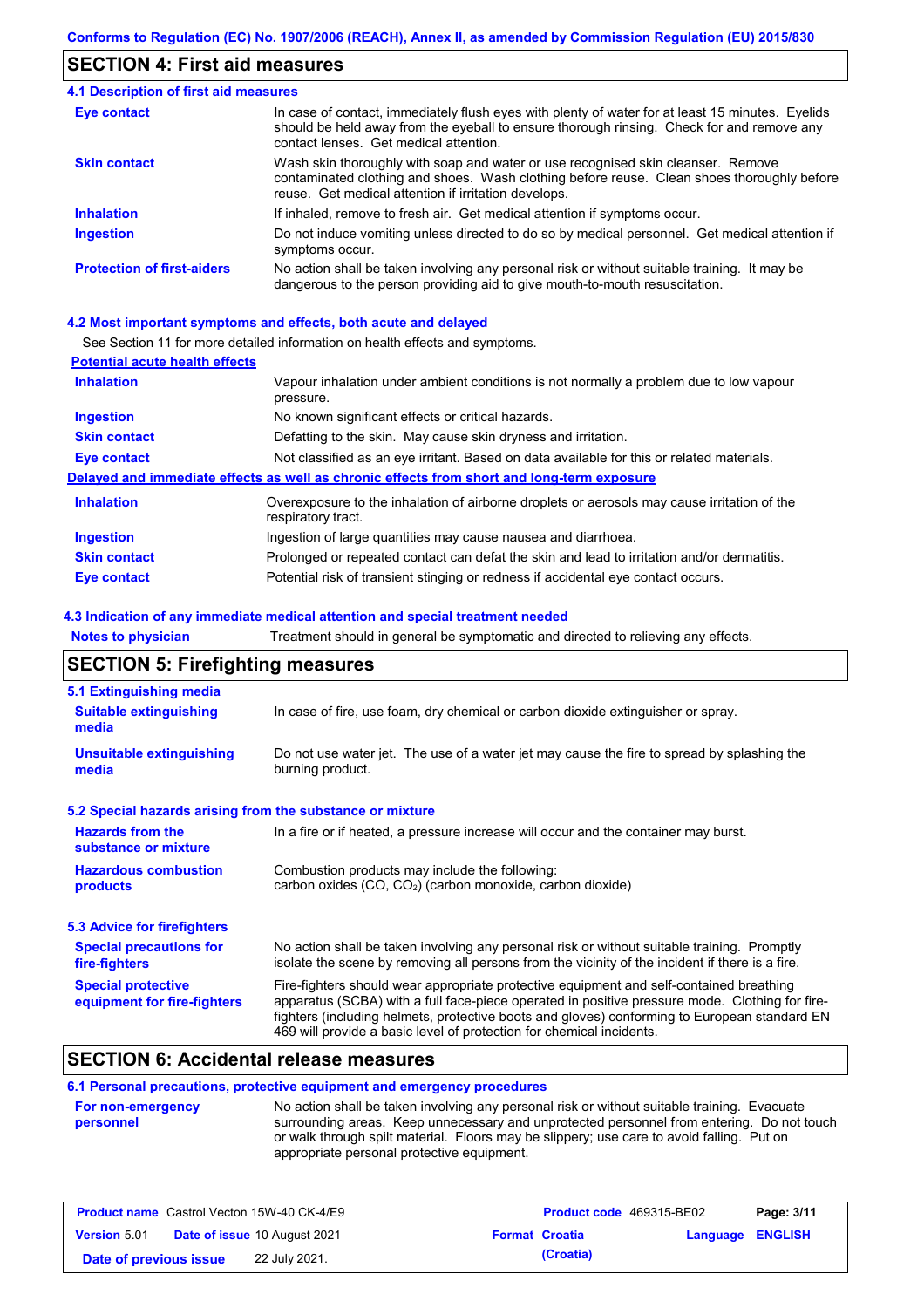### **SECTION 6: Accidental release measures**

| For emergency responders                                 | Entry into a confined space or poorly ventilated area contaminated with vapour, mist or fume is<br>extremely hazardous without the correct respiratory protective equipment and a safe system of<br>work. Wear self-contained breathing apparatus. Wear a suitable chemical protective suit.<br>Chemical resistant boots. See also the information in "For non-emergency personnel".           |
|----------------------------------------------------------|------------------------------------------------------------------------------------------------------------------------------------------------------------------------------------------------------------------------------------------------------------------------------------------------------------------------------------------------------------------------------------------------|
| <b>6.2 Environmental</b><br>precautions                  | Avoid dispersal of spilt material and runoff and contact with soil, waterways, drains and sewers.<br>Inform the relevant authorities if the product has caused environmental pollution (sewers,<br>waterways, soil or air).                                                                                                                                                                    |
| 6.3 Methods and material for containment and cleaning up |                                                                                                                                                                                                                                                                                                                                                                                                |
| <b>Small spill</b>                                       | Stop leak if without risk. Move containers from spill area. Absorb with an inert material and<br>place in an appropriate waste disposal container. Dispose of via a licensed waste disposal<br>contractor.                                                                                                                                                                                     |
| <b>Large spill</b>                                       | Stop leak if without risk. Move containers from spill area. Prevent entry into sewers, water<br>courses, basements or confined areas. Contain and collect spillage with non-combustible,<br>absorbent material e.g. sand, earth, vermiculite or diatomaceous earth and place in container<br>for disposal according to local regulations. Dispose of via a licensed waste disposal contractor. |
| 6.4 Reference to other<br><b>sections</b>                | See Section 1 for emergency contact information.<br>See Section 5 for firefighting measures.<br>See Section 8 for information on appropriate personal protective equipment.<br>See Section 12 for environmental precautions.<br>See Section 13 for additional waste treatment information.                                                                                                     |

### **SECTION 7: Handling and storage**

| 7.1 Precautions for safe handling                                                    |                                                                                                                                                                                                                                                                                                                                                                                                                                                                                          |
|--------------------------------------------------------------------------------------|------------------------------------------------------------------------------------------------------------------------------------------------------------------------------------------------------------------------------------------------------------------------------------------------------------------------------------------------------------------------------------------------------------------------------------------------------------------------------------------|
| <b>Protective measures</b>                                                           | Put on appropriate personal protective equipment.                                                                                                                                                                                                                                                                                                                                                                                                                                        |
| <b>Advice on general</b><br>occupational hygiene                                     | Eating, drinking and smoking should be prohibited in areas where this material is handled.<br>stored and processed. Wash thoroughly after handling. Remove contaminated clothing and<br>protective equipment before entering eating areas. See also Section 8 for additional<br>information on hygiene measures.                                                                                                                                                                         |
| <b>7.2 Conditions for safe</b><br>storage, including any<br><i>incompatibilities</i> | Store in accordance with local requiations. Store in a dry, cool and well-ventilated area, away<br>from incompatible materials (see Section 10). Keep away from heat and direct sunlight. Keep<br>container tightly closed and sealed until ready for use. Containers that have been opened must<br>be carefully resealed and kept upright to prevent leakage. Store and use only in equipment/<br>containers designed for use with this product. Do not store in unlabelled containers. |
| <b>Not suitable</b>                                                                  | Prolonged exposure to elevated temperature.                                                                                                                                                                                                                                                                                                                                                                                                                                              |
| 7.3 Specific end use(s)                                                              |                                                                                                                                                                                                                                                                                                                                                                                                                                                                                          |
| <b>Recommendations</b>                                                               | See section 1.2 and Exposure scenarios in annex, if applicable.                                                                                                                                                                                                                                                                                                                                                                                                                          |

### **SECTION 8: Exposure controls/personal protection**

#### **8.1 Control parameters**

#### **Occupational exposure limits** No exposure limit value known.

Whilst specific OELs for certain components may be shown in this section, other components may be present in any mist, vapour or dust produced. Therefore, the specific OELs may not be applicable to the product as a whole and are provided for guidance only.

**Recommended monitoring procedures** If this product contains ingredients with exposure limits, personal, workplace atmosphere or biological monitoring may be required to determine the effectiveness of the ventilation or other control measures and/or the necessity to use respiratory protective equipment. Reference should be made to monitoring standards, such as the following: European Standard EN 689 (Workplace atmospheres - Guidance for the assessment of exposure by inhalation to chemical agents for comparison with limit values and measurement strategy) European Standard EN 14042 (Workplace atmospheres - Guide for the application and use of procedures for the assessment of exposure to chemical and biological agents) European Standard EN 482 (Workplace atmospheres - General requirements for the performance of procedures for the measurement of chemical agents) Reference to national guidance documents for methods for the determination of hazardous substances will also be required.

### **Derived No Effect Level**

No DNELs/DMELs available.

#### **Predicted No Effect Concentration**

No PNECs available

|                        | <b>Product name</b> Castrol Vecton 15W-40 CK-4/E9 | <b>Product code</b> 469315-BE02 |                         | Page: 4/11 |
|------------------------|---------------------------------------------------|---------------------------------|-------------------------|------------|
| <b>Version 5.01</b>    | <b>Date of issue 10 August 2021</b>               | <b>Format Croatia</b>           | <b>Language ENGLISH</b> |            |
| Date of previous issue | 22 July 2021.                                     | (Croatia)                       |                         |            |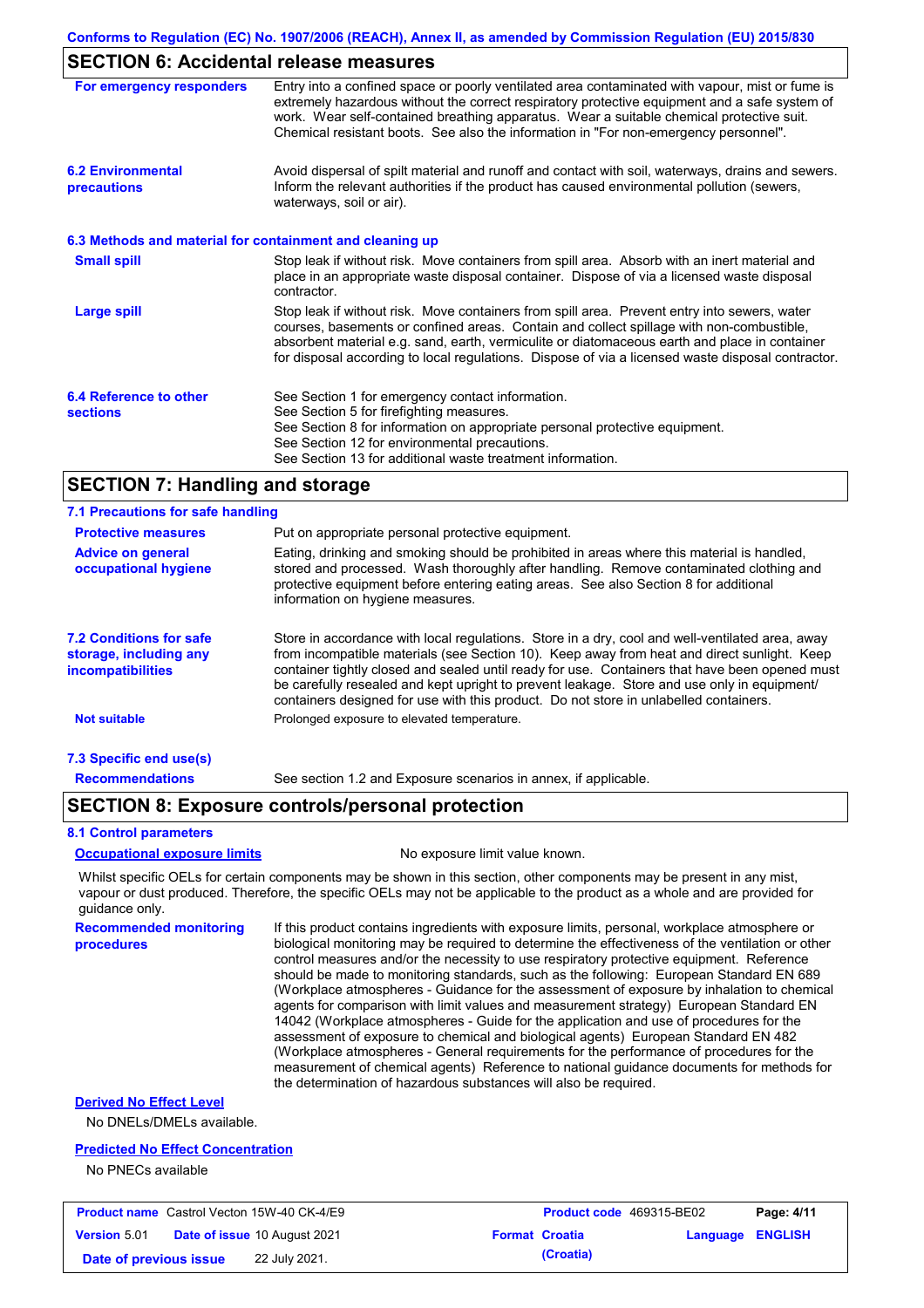# **SECTION 8: Exposure controls/personal protection**

**Version** 5.01

| <b>8.2 Exposure controls</b>                      |                                                                                                                                                                                                                                                                                                                                                                                                                                                                                                                                                                                                                                                                                                                                                                                                                                                                                                                                                                                                         |            |  |  |  |
|---------------------------------------------------|---------------------------------------------------------------------------------------------------------------------------------------------------------------------------------------------------------------------------------------------------------------------------------------------------------------------------------------------------------------------------------------------------------------------------------------------------------------------------------------------------------------------------------------------------------------------------------------------------------------------------------------------------------------------------------------------------------------------------------------------------------------------------------------------------------------------------------------------------------------------------------------------------------------------------------------------------------------------------------------------------------|------------|--|--|--|
| <b>Appropriate engineering</b><br><b>controls</b> | Provide exhaust ventilation or other engineering controls to keep the relevant airborne<br>concentrations below their respective occupational exposure limits.<br>All activities involving chemicals should be assessed for their risks to health, to ensure<br>exposures are adequately controlled. Personal protective equipment should only be considered<br>after other forms of control measures (e.g. engineering controls) have been suitably evaluated.<br>Personal protective equipment should conform to appropriate standards, be suitable for use, be<br>kept in good condition and properly maintained.<br>Your supplier of personal protective equipment should be consulted for advice on selection and<br>appropriate standards. For further information contact your national organisation for standards.<br>The final choice of protective equipment will depend upon a risk assessment. It is important to<br>ensure that all items of personal protective equipment are compatible. |            |  |  |  |
| <b>Individual protection measures</b>             |                                                                                                                                                                                                                                                                                                                                                                                                                                                                                                                                                                                                                                                                                                                                                                                                                                                                                                                                                                                                         |            |  |  |  |
| <b>Hygiene measures</b>                           | Wash hands, forearms and face thoroughly after handling chemical products, before eating,<br>smoking and using the lavatory and at the end of the working period. Ensure that eyewash<br>stations and safety showers are close to the workstation location.                                                                                                                                                                                                                                                                                                                                                                                                                                                                                                                                                                                                                                                                                                                                             |            |  |  |  |
| <b>Respiratory protection</b>                     | In case of insufficient ventilation, wear suitable respiratory equipment.<br>The correct choice of respiratory protection depends upon the chemicals being handled, the<br>conditions of work and use, and the condition of the respiratory equipment. Safety procedures<br>should be developed for each intended application. Respiratory protection equipment should<br>therefore be chosen in consultation with the supplier/manufacturer and with a full assessment<br>of the working conditions.                                                                                                                                                                                                                                                                                                                                                                                                                                                                                                   |            |  |  |  |
| <b>Eye/face protection</b>                        | Safety glasses with side shields.                                                                                                                                                                                                                                                                                                                                                                                                                                                                                                                                                                                                                                                                                                                                                                                                                                                                                                                                                                       |            |  |  |  |
| <b>Skin protection</b>                            |                                                                                                                                                                                                                                                                                                                                                                                                                                                                                                                                                                                                                                                                                                                                                                                                                                                                                                                                                                                                         |            |  |  |  |
| <b>Hand protection</b>                            | <b>General Information:</b><br>Because specific work environments and material handling practices vary, safety procedures<br>should be developed for each intended application. The correct choice of protective gloves<br>depends upon the chemicals being handled, and the conditions of work and use. Most gloves<br>provide protection for only a limited time before they must be discarded and replaced (even the<br>best chemically resistant gloves will break down after repeated chemical exposures).                                                                                                                                                                                                                                                                                                                                                                                                                                                                                         |            |  |  |  |
|                                                   | Gloves should be chosen in consultation with the supplier / manufacturer and taking account of<br>a full assessment of the working conditions.                                                                                                                                                                                                                                                                                                                                                                                                                                                                                                                                                                                                                                                                                                                                                                                                                                                          |            |  |  |  |
|                                                   | Recommended: Nitrile gloves.<br><b>Breakthrough time:</b>                                                                                                                                                                                                                                                                                                                                                                                                                                                                                                                                                                                                                                                                                                                                                                                                                                                                                                                                               |            |  |  |  |
|                                                   | Breakthrough time data are generated by glove manufacturers under laboratory test conditions<br>and represent how long a glove can be expected to provide effective permeation resistance. It<br>is important when following breakthrough time recommendations that actual workplace<br>conditions are taken into account. Always consult with your glove supplier for up-to-date<br>technical information on breakthrough times for the recommended glove type.<br>Our recommendations on the selection of gloves are as follows:                                                                                                                                                                                                                                                                                                                                                                                                                                                                      |            |  |  |  |
|                                                   | Continuous contact:                                                                                                                                                                                                                                                                                                                                                                                                                                                                                                                                                                                                                                                                                                                                                                                                                                                                                                                                                                                     |            |  |  |  |
|                                                   | Gloves with a minimum breakthrough time of 240 minutes, or >480 minutes if suitable gloves<br>can be obtained.<br>If suitable gloves are not available to offer that level of protection, gloves with shorter<br>breakthrough times may be acceptable as long as appropriate glove maintenance and<br>replacement regimes are determined and adhered to.                                                                                                                                                                                                                                                                                                                                                                                                                                                                                                                                                                                                                                                |            |  |  |  |
|                                                   | Short-term / splash protection:                                                                                                                                                                                                                                                                                                                                                                                                                                                                                                                                                                                                                                                                                                                                                                                                                                                                                                                                                                         |            |  |  |  |
|                                                   | Recommended breakthrough times as above.<br>It is recognised that for short-term, transient exposures, gloves with shorter breakthrough times<br>may commonly be used. Therefore, appropriate maintenance and replacement regimes must<br>be determined and rigorously followed.                                                                                                                                                                                                                                                                                                                                                                                                                                                                                                                                                                                                                                                                                                                        |            |  |  |  |
|                                                   | <b>Glove Thickness:</b>                                                                                                                                                                                                                                                                                                                                                                                                                                                                                                                                                                                                                                                                                                                                                                                                                                                                                                                                                                                 |            |  |  |  |
|                                                   | For general applications, we recommend gloves with a thickness typically greater than 0.35 mm.                                                                                                                                                                                                                                                                                                                                                                                                                                                                                                                                                                                                                                                                                                                                                                                                                                                                                                          |            |  |  |  |
|                                                   | It should be emphasised that glove thickness is not necessarily a good predictor of glove<br>resistance to a specific chemical, as the permeation efficiency of the glove will be dependent<br>on the exact composition of the glove material. Therefore, glove selection should also be based<br>on consideration of the task requirements and knowledge of breakthrough times.                                                                                                                                                                                                                                                                                                                                                                                                                                                                                                                                                                                                                        |            |  |  |  |
| <b>Product name</b> Castrol Vecton 15W-40 CK-4/E9 | Product code 469315-BE02                                                                                                                                                                                                                                                                                                                                                                                                                                                                                                                                                                                                                                                                                                                                                                                                                                                                                                                                                                                | Page: 5/11 |  |  |  |

**Date of issue** 10 August 2021 **Format Croatia Language ENGLISH**

**Date of previous issue 22 July 2021. (Croatia) (Croatia)**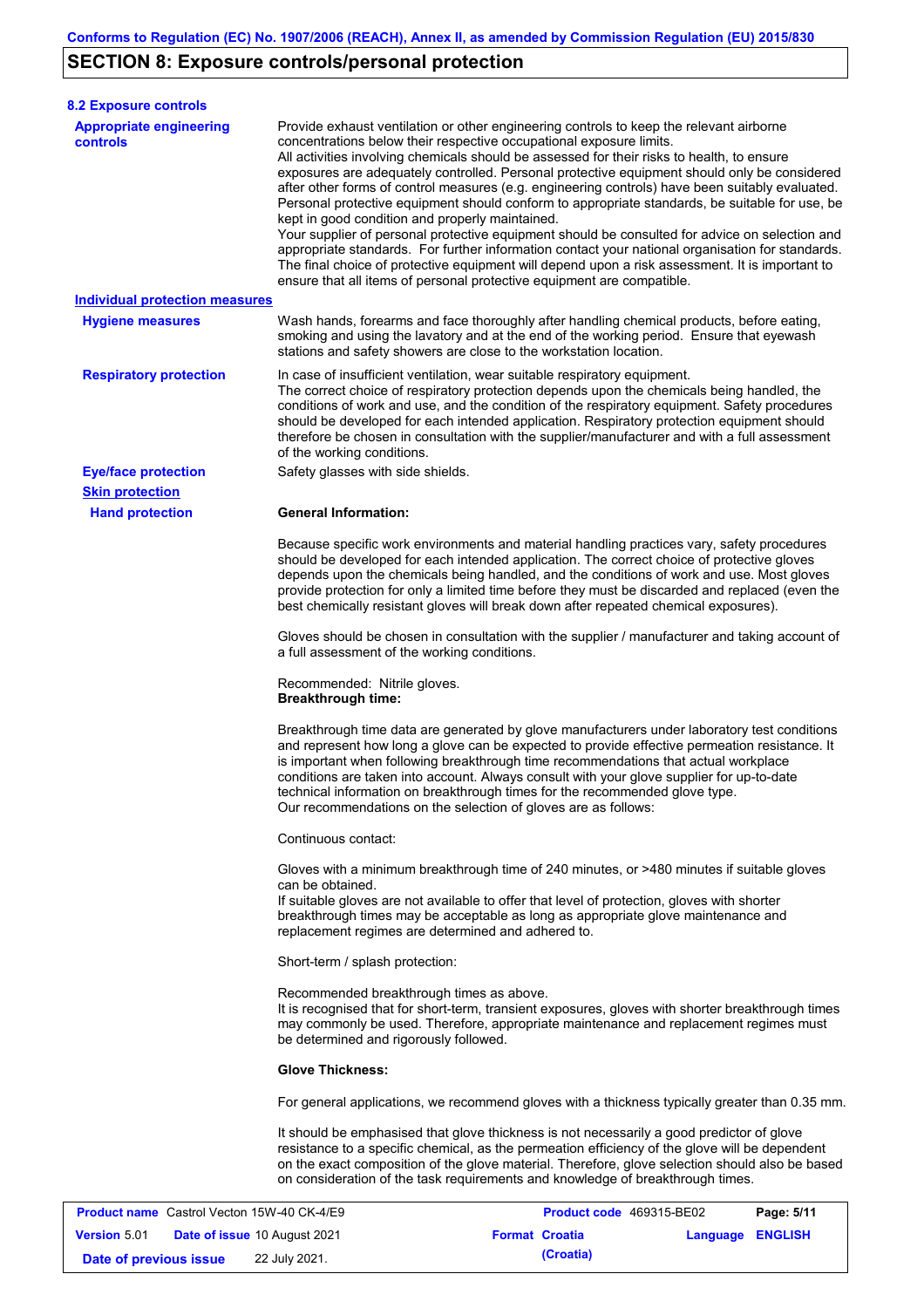# **SECTION 8: Exposure controls/personal protection**

|                                           | Glove thickness may also vary depending on the glove manufacturer, the glove type and the<br>glove model. Therefore, the manufacturers' technical data should always be taken into account<br>to ensure selection of the most appropriate glove for the task.                                                                                                                                                                                                                                                                                                                                                                                                                         |
|-------------------------------------------|---------------------------------------------------------------------------------------------------------------------------------------------------------------------------------------------------------------------------------------------------------------------------------------------------------------------------------------------------------------------------------------------------------------------------------------------------------------------------------------------------------------------------------------------------------------------------------------------------------------------------------------------------------------------------------------|
|                                           | Note: Depending on the activity being conducted, gloves of varying thickness may be required<br>for specific tasks. For example:                                                                                                                                                                                                                                                                                                                                                                                                                                                                                                                                                      |
|                                           | • Thinner gloves (down to 0.1 mm or less) may be required where a high degree of manual<br>dexterity is needed. However, these gloves are only likely to give short duration protection and<br>would normally be just for single use applications, then disposed of.                                                                                                                                                                                                                                                                                                                                                                                                                  |
|                                           | • Thicker gloves (up to 3 mm or more) may be required where there is a mechanical (as well<br>as a chemical) risk i.e. where there is abrasion or puncture potential.                                                                                                                                                                                                                                                                                                                                                                                                                                                                                                                 |
| <b>Skin and body</b>                      | Use of protective clothing is good industrial practice.<br>Personal protective equipment for the body should be selected based on the task being<br>performed and the risks involved and should be approved by a specialist before handling this<br>product.<br>Cotton or polyester/cotton overalls will only provide protection against light superficial<br>contamination that will not soak through to the skin. Overalls should be laundered on a regular<br>basis. When the risk of skin exposure is high (e.g. when cleaning up spillages or if there is a<br>risk of splashing) then chemical resistant aprons and/or impervious chemical suits and boots<br>will be required. |
| <b>Refer to standards:</b>                | Respiratory protection: EN 529<br>Gloves: EN 420, EN 374<br>Eye protection: EN 166<br>Filtering half-mask: EN 149<br>Filtering half-mask with valve: EN 405<br>Half-mask: EN 140 plus filter<br>Full-face mask: EN 136 plus filter<br>Particulate filters: EN 143<br>Gas/combined filters: EN 14387                                                                                                                                                                                                                                                                                                                                                                                   |
| <b>Environmental exposure</b><br>controls | Emissions from ventilation or work process equipment should be checked to ensure they<br>comply with the requirements of environmental protection legislation. In some cases, fume<br>scrubbers, filters or engineering modifications to the process equipment will be necessary to<br>reduce emissions to acceptable levels.                                                                                                                                                                                                                                                                                                                                                         |

# **SECTION 9: Physical and chemical properties**

### **9.1 Information on basic physical and chemical properties**

| <b>Appearance</b>                                      |                                                                                                                                                                             |
|--------------------------------------------------------|-----------------------------------------------------------------------------------------------------------------------------------------------------------------------------|
| <b>Physical state</b>                                  | Liquid.                                                                                                                                                                     |
| <b>Colour</b>                                          | Amber. [Light]                                                                                                                                                              |
| <b>Odour</b>                                           | Not available. Not tested.                                                                                                                                                  |
| <b>Odour threshold</b>                                 | Not available. Not tested.                                                                                                                                                  |
| pH                                                     | Not applicable. Based on Solubility in Water (insoluble in water.).                                                                                                         |
| <b>Melting point/freezing point</b>                    | Not applicable. Based on Composition/information on ingredients.                                                                                                            |
| Initial boiling point and boiling<br>range             | Not available. Not tested.                                                                                                                                                  |
| <b>Pour point</b>                                      | $-36 °C$                                                                                                                                                                    |
| <b>Flash point</b>                                     | Closed cup: 205°C (401°F) [Pensky-Martens.]                                                                                                                                 |
| <b>Evaporation rate</b>                                | Not relevant/applicable due to nature of the product. Based on low volatility.                                                                                              |
| <b>Flammability (solid, gas)</b>                       | Not applicable. Based on physical state.                                                                                                                                    |
| <b>Upper/lower flammability or</b><br>explosive limits | Not available. Not tested.                                                                                                                                                  |
| <b>Vapour pressure</b>                                 | <0.01 kPa (<0.075 mm Hg) [20°C (68°F)]                                                                                                                                      |
| <b>Vapour density</b>                                  | $>1$ [Air = 1]                                                                                                                                                              |
| <b>Relative density</b>                                | $<$ 1                                                                                                                                                                       |
| <b>Density</b>                                         | <1000 kg/m <sup>3</sup> (<1 g/cm <sup>3</sup> ) at 15 <sup>°</sup> C                                                                                                        |
| <b>Solubility(ies)</b>                                 | insoluble in water.                                                                                                                                                         |
| <b>Partition coefficient: n-octanol/</b><br>water      | Not applicable. Substance is a hydrocarbon UVCB. Standard tests for this endpoint are<br>intended for single substances and are not appropriate for this complex substance. |
| <b>Auto-ignition temperature</b>                       | Not available. Not tested.                                                                                                                                                  |
| <b>Decomposition temperature</b>                       | Not observed to decompose by final boiling point                                                                                                                            |
| <b>Product name</b> Castrol Vecton 15W-40 CK-4/E9      | Product code 469315-BE02<br>Page: 6/11                                                                                                                                      |
| Version 5.01<br>Date of issue 10 August 2021           | <b>ENGLISH</b><br><b>Format Croatia</b><br>Language                                                                                                                         |
| Date of previous issue                                 | (Croatia)<br>22 July 2021.                                                                                                                                                  |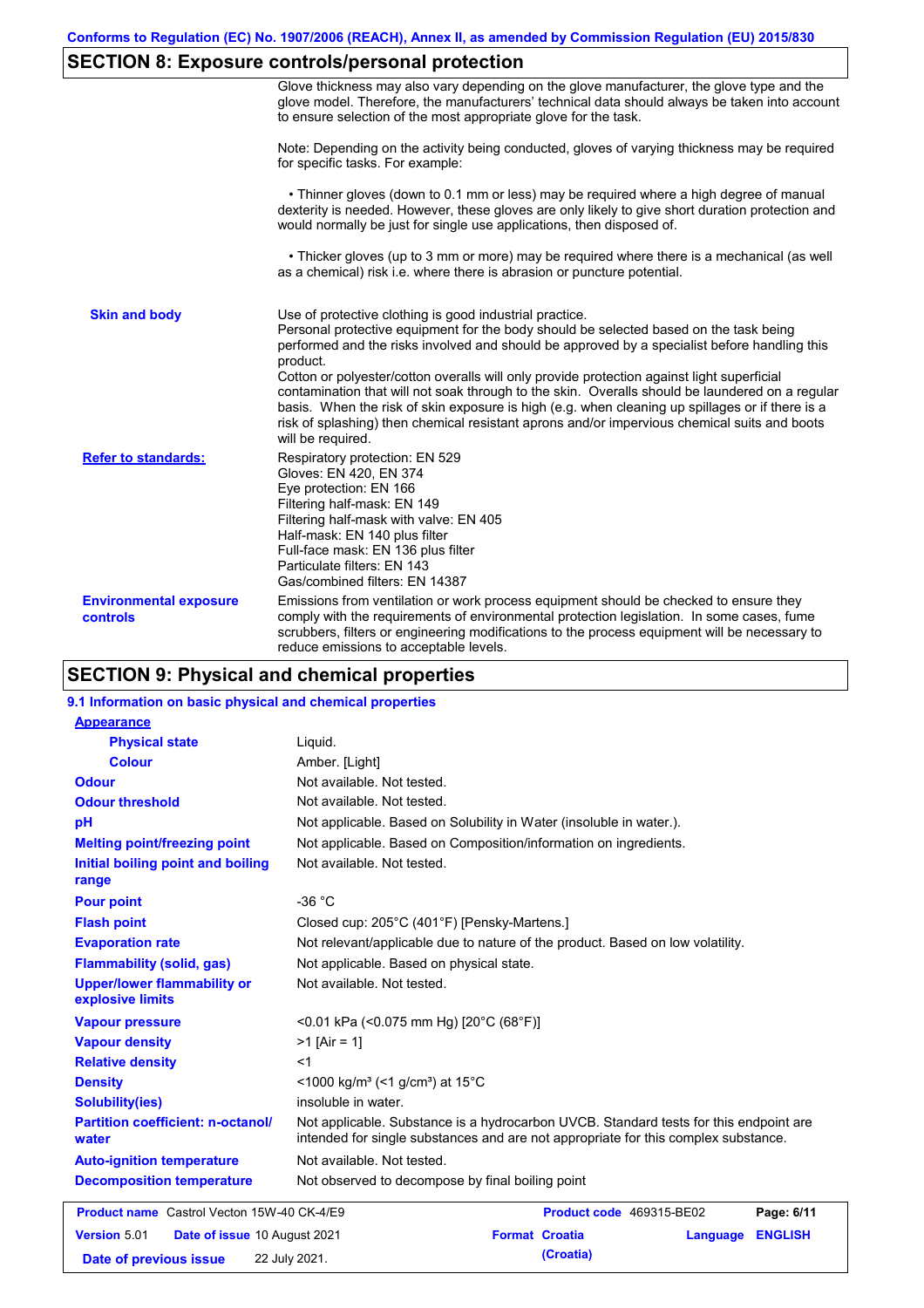# **SECTION 9: Physical and chemical properties**

| <b>Viscosity</b>            | Kinematic: 107.6 mm <sup>2</sup> /s (107.6 cSt) at $40^{\circ}$ C<br>Kinematic: 14.6 to 15.2 mm <sup>2</sup> /s (14.6 to 15.2 cSt) at 100 $^{\circ}$ C |
|-----------------------------|--------------------------------------------------------------------------------------------------------------------------------------------------------|
|                             |                                                                                                                                                        |
| <b>Explosive properties</b> | Not considered explosive based on structural and oxygen balance considerations.                                                                        |
| <b>Oxidising properties</b> | Not considered oxidizing based on structural considerations.                                                                                           |

### **9.2 Other information**

No additional information.

|                                                   | <b>SECTION 10: Stability and reactivity</b>                                                                                                                             |  |  |  |  |
|---------------------------------------------------|-------------------------------------------------------------------------------------------------------------------------------------------------------------------------|--|--|--|--|
| <b>10.1 Reactivity</b>                            | No specific test data available for this product. Refer to Conditions to avoid and Incompatible<br>materials for additional information.                                |  |  |  |  |
| <b>10.2 Chemical stability</b>                    | The product is stable.                                                                                                                                                  |  |  |  |  |
| <b>10.3 Possibility of</b><br>hazardous reactions | Under normal conditions of storage and use, hazardous reactions will not occur.<br>Under normal conditions of storage and use, hazardous polymerisation will not occur. |  |  |  |  |
| <b>10.4 Conditions to avoid</b>                   | Avoid all possible sources of ignition (spark or flame).                                                                                                                |  |  |  |  |
| 10.5 Incompatible materials                       | Reactive or incompatible with the following materials: oxidising materials.                                                                                             |  |  |  |  |
| <b>10.6 Hazardous</b><br>decomposition products   | Under normal conditions of storage and use, hazardous decomposition products should not be<br>produced.                                                                 |  |  |  |  |

# **SECTION 11: Toxicological information**

### **11.1 Information on toxicological effects**

### **Acute toxicity estimates**

| <b>Product/ingredient name</b>                                                             |                                                                                                                   | Oral (mg/<br>kg) | <b>Dermal</b><br>(mg/kg) | <b>Inhalation</b><br>(gases)<br>(ppm) | <b>Inhalation</b><br>(vapours)<br>(mg/l) | <b>Inhalation</b><br><b>(dusts)</b><br>and mists)<br>(mg/l) |
|--------------------------------------------------------------------------------------------|-------------------------------------------------------------------------------------------------------------------|------------------|--------------------------|---------------------------------------|------------------------------------------|-------------------------------------------------------------|
| Phosphorodithioic acid, mixed O,O-bis(sec-Bu and<br>isooctyl) esters, zinc salts           |                                                                                                                   | 2500             | N/A                      | N/A                                   | N/A                                      | N/A                                                         |
| <b>Information on likely</b><br>routes of exposure                                         | Routes of entry anticipated: Dermal, Inhalation.                                                                  |                  |                          |                                       |                                          |                                                             |
| <b>Potential acute health effects</b>                                                      |                                                                                                                   |                  |                          |                                       |                                          |                                                             |
| <b>Inhalation</b>                                                                          | Vapour inhalation under ambient conditions is not normally a problem due to low vapour<br>pressure.               |                  |                          |                                       |                                          |                                                             |
| <b>Ingestion</b>                                                                           | No known significant effects or critical hazards.                                                                 |                  |                          |                                       |                                          |                                                             |
| <b>Skin contact</b>                                                                        | Defatting to the skin. May cause skin dryness and irritation.                                                     |                  |                          |                                       |                                          |                                                             |
| <b>Eye contact</b>                                                                         | Not classified as an eye irritant. Based on data available for this or related materials.                         |                  |                          |                                       |                                          |                                                             |
| Symptoms related to the physical, chemical and toxicological characteristics               |                                                                                                                   |                  |                          |                                       |                                          |                                                             |
| <b>Inhalation</b>                                                                          | No specific data.                                                                                                 |                  |                          |                                       |                                          |                                                             |
| <b>Ingestion</b>                                                                           | No specific data.                                                                                                 |                  |                          |                                       |                                          |                                                             |
| <b>Skin contact</b>                                                                        | Adverse symptoms may include the following:<br>irritation<br>dryness<br>cracking                                  |                  |                          |                                       |                                          |                                                             |
| <b>Eye contact</b>                                                                         | No specific data.                                                                                                 |                  |                          |                                       |                                          |                                                             |
| Delayed and immediate effects as well as chronic effects from short and long-term exposure |                                                                                                                   |                  |                          |                                       |                                          |                                                             |
| <b>Inhalation</b>                                                                          | Overexposure to the inhalation of airborne droplets or aerosols may cause irritation of the<br>respiratory tract. |                  |                          |                                       |                                          |                                                             |
| <b>Ingestion</b>                                                                           | Ingestion of large quantities may cause nausea and diarrhoea.                                                     |                  |                          |                                       |                                          |                                                             |
| <b>Skin contact</b>                                                                        | Prolonged or repeated contact can defat the skin and lead to irritation and/or dermatitis.                        |                  |                          |                                       |                                          |                                                             |
| <b>Eye contact</b>                                                                         | Potential risk of transient stinging or redness if accidental eye contact occurs.                                 |                  |                          |                                       |                                          |                                                             |
| <b>Potential chronic health effects</b>                                                    |                                                                                                                   |                  |                          |                                       |                                          |                                                             |

|                        | <b>Product name</b> Castrol Vecton 15W-40 CK-4/E9 | <b>Product code</b> 469315-BE02 |                  | Page: 7/11 |
|------------------------|---------------------------------------------------|---------------------------------|------------------|------------|
| <b>Version 5.01</b>    | <b>Date of issue 10 August 2021</b>               | <b>Format Croatia</b>           | Language ENGLISH |            |
| Date of previous issue | 22 July 2021.                                     | (Croatia)                       |                  |            |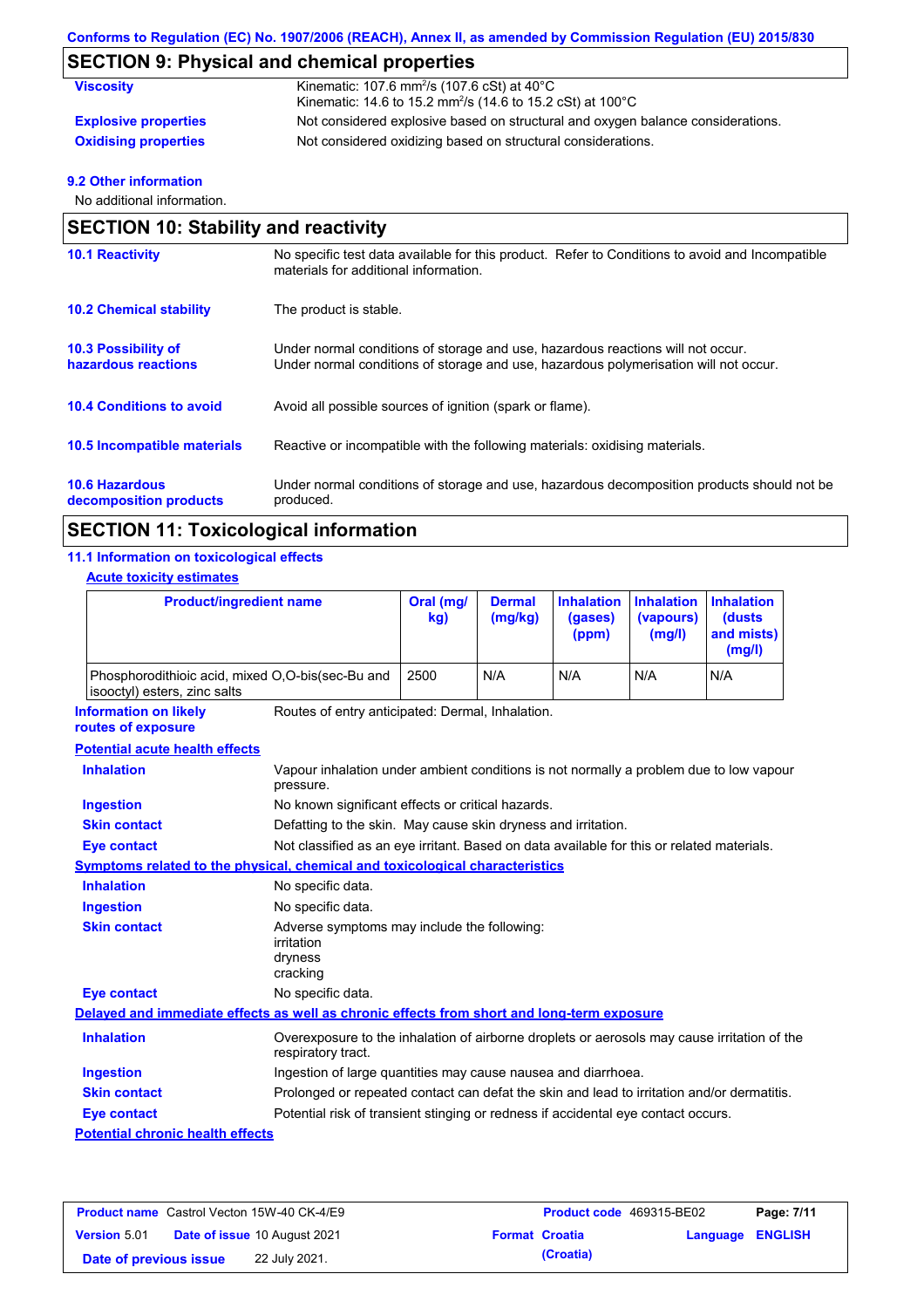## **SECTION 11: Toxicological information**

| General                      | USED ENGINE OILS<br>Combustion products resulting from the operation of internal combustion engines contaminate<br>engine oils during use. Used engine oil may contain hazardous components which have the<br>potential to cause skin cancer. Frequent or prolonged contact with all types and makes of used<br>engine oil must therefore be avoided and a high standard of personal hygiene maintained. |
|------------------------------|----------------------------------------------------------------------------------------------------------------------------------------------------------------------------------------------------------------------------------------------------------------------------------------------------------------------------------------------------------------------------------------------------------|
| <b>Carcinogenicity</b>       | No known significant effects or critical hazards.                                                                                                                                                                                                                                                                                                                                                        |
| <b>Mutagenicity</b>          | No known significant effects or critical hazards.                                                                                                                                                                                                                                                                                                                                                        |
| <b>Developmental effects</b> | No known significant effects or critical hazards.                                                                                                                                                                                                                                                                                                                                                        |
| <b>Fertility effects</b>     | No known significant effects or critical hazards.                                                                                                                                                                                                                                                                                                                                                        |

# **SECTION 12: Ecological information**

#### **12.1 Toxicity**

**Environmental hazards** Not classified as dangerous

#### **12.2 Persistence and degradability**

Expected to be biodegradable.

#### **12.3 Bioaccumulative potential**

This product is not expected to bioaccumulate through food chains in the environment.

| <b>12.4 Mobility in soil</b>                                  |                                                                      |
|---------------------------------------------------------------|----------------------------------------------------------------------|
| <b>Soil/water partition</b><br>coefficient (K <sub>oc</sub> ) | Not available.                                                       |
| <b>Mobility</b>                                               | Spillages may penetrate the soil causing ground water contamination. |

#### **12.5 Results of PBT and vPvB assessment**

Product does not meet the criteria for PBT or vPvB according to Regulation (EC) No. 1907/2006, Annex XIII.

#### **12.6 Other adverse effects**

Spills may form a film on water surfaces causing physical damage to organisms. Oxygen transfer could also be impaired. **Other ecological information**

## **SECTION 13: Disposal considerations**

### **13.1 Waste treatment methods**

**Methods of disposal**

#### **Product**

Where possible, arrange for product to be recycled. Dispose of via an authorised person/ licensed waste disposal contractor in accordance with local regulations.

### **Hazardous waste** Yes.

| European waste catalogue (EWC) |  |  |
|--------------------------------|--|--|
|                                |  |  |

| Waste code | <b>Waste designation</b>                |
|------------|-----------------------------------------|
| 13 02 08*  | other engine, gear and lubricating oils |

However, deviation from the intended use and/or the presence of any potential contaminants may require an alternative waste disposal code to be assigned by the end user.

| <b>Packaging</b>           |                                                                                                                                                                                                                                                                                                                                                                                                                                                                                                 |
|----------------------------|-------------------------------------------------------------------------------------------------------------------------------------------------------------------------------------------------------------------------------------------------------------------------------------------------------------------------------------------------------------------------------------------------------------------------------------------------------------------------------------------------|
| <b>Methods of disposal</b> | Where possible, arrange for product to be recycled. Dispose of via an authorised person/<br>licensed waste disposal contractor in accordance with local regulations.                                                                                                                                                                                                                                                                                                                            |
| <b>Special precautions</b> | This material and its container must be disposed of in a safe way. Care should be taken when<br>handling emptied containers that have not been cleaned or rinsed out. Empty containers or<br>liners may retain some product residues. Empty containers represent a fire hazard as they may<br>contain flammable product residues and vapour. Never weld, solder or braze empty containers.<br>Avoid dispersal of spilt material and runoff and contact with soil, waterways, drains and sewers. |
| <b>References</b>          | Commission 2014/955/EU<br>Directive 2008/98/EC                                                                                                                                                                                                                                                                                                                                                                                                                                                  |

| <b>Product name</b> Castrol Vecton 15W-40 CK-4/E9 |  | <b>Product code</b> 469315-BE02     |  | Page: 8/11            |                         |  |
|---------------------------------------------------|--|-------------------------------------|--|-----------------------|-------------------------|--|
| <b>Version 5.01</b>                               |  | <b>Date of issue 10 August 2021</b> |  | <b>Format Croatia</b> | <b>Language ENGLISH</b> |  |
| Date of previous issue                            |  | 22 July 2021.                       |  | (Croatia)             |                         |  |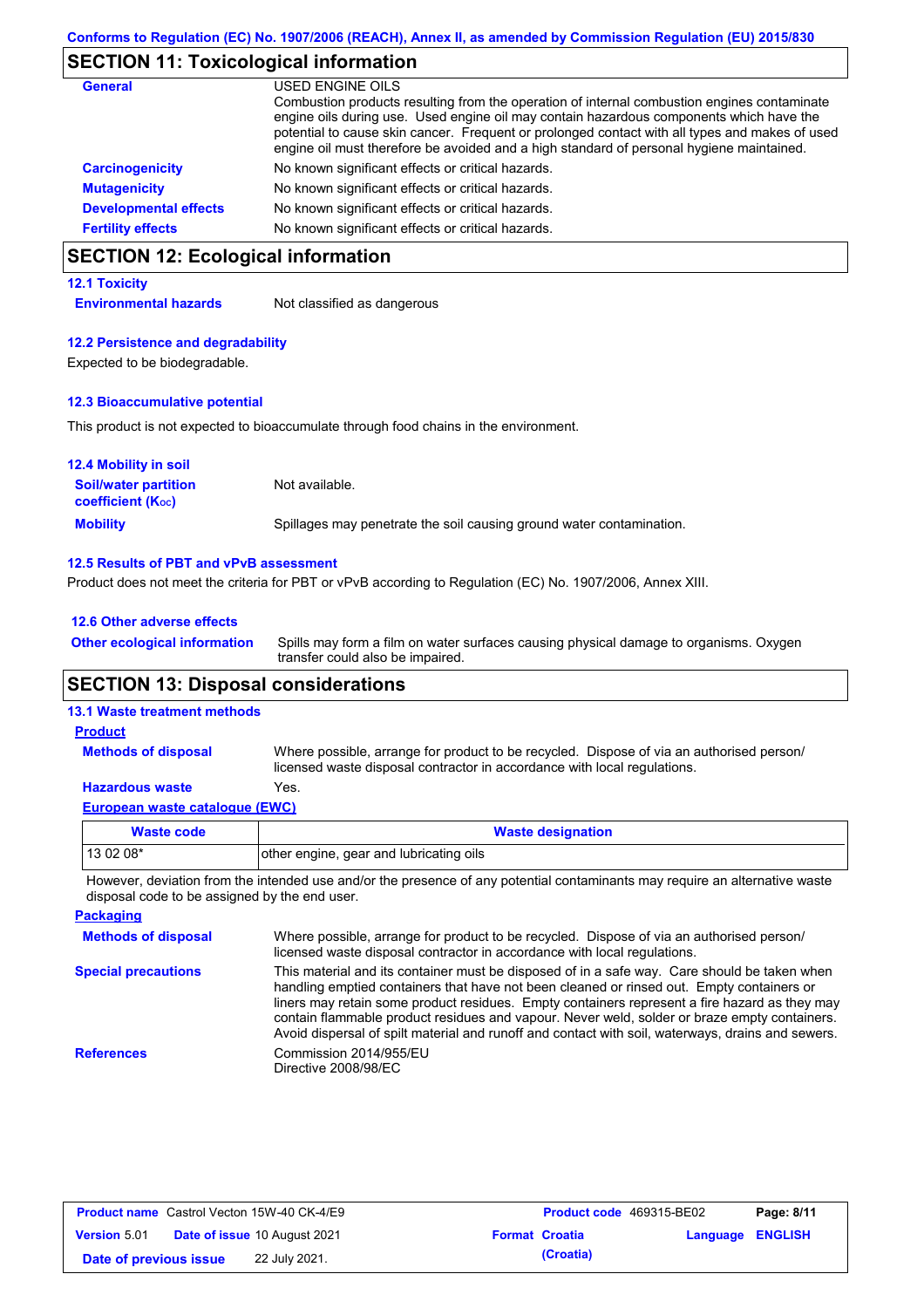#### - - - - - - - - - Not regulated. Not regulated. Not regulated. - - - **SECTION 14: Transport information ADR/RID IMDG IATA 14.1 UN number 14.2 UN proper shipping name 14.3 Transport hazard class(es) 14.4 Packing group ADN Additional information 14.5 Environmental hazards** No. 1988 | No. 1989 | No. 1989 | No. 1989 | No. 1989 | No. 1989 | No. 1989 | No. 1989 | No. 1989 | No. 1989 | Not regulated. - -<br>No. - -

**14.6 Special precautions for user** Not available.

**14.7 Transport in bulk according to IMO instruments**

Not available.

**Date of previous issue 22 July 2021. Croatia** 

# **SECTION 15: Regulatory information**

**Other regulations REACH Status** The company, as identified in Section 1, sells this product in the EU in compliance with the current requirements of REACH. **15.1 Safety, health and environmental regulations/legislation specific for the substance or mixture EU Regulation (EC) No. 1907/2006 (REACH) Annex XIV - List of substances subject to authorisation Substances of very high concern** None of the components are listed. At least one component is not listed. At least one component is not listed. At least one component is not listed. At least one component is not listed. At least one component is not listed. All components are listed or exempted. At least one component is not listed. **United States inventory (TSCA 8b) Australia inventory (AICS) Canada inventory China inventory (IECSC) Japan inventory (ENCS) Korea inventory (KECI) Philippines inventory (PICCS) Taiwan Chemical Substances Inventory (TCSI)** At least one component is not listed. **Ozone depleting substances (1005/2009/EU)** Not listed. **Prior Informed Consent (PIC) (649/2012/EU)** None of the components are listed. **Annex XIV EU Regulation (EC) No. 1907/2006 (REACH) Annex XVII - Restrictions on the manufacture, placing on the market and use of certain dangerous substances, mixtures and articles** Not applicable. **Product name** Castrol Vecton 15W-40 CK-4/E9 **Product Code 469315-BE02 Page: 9/11 Version** 5.01 **Date of issue** 10 August 2021 **Format Croatia Language ENGLISH**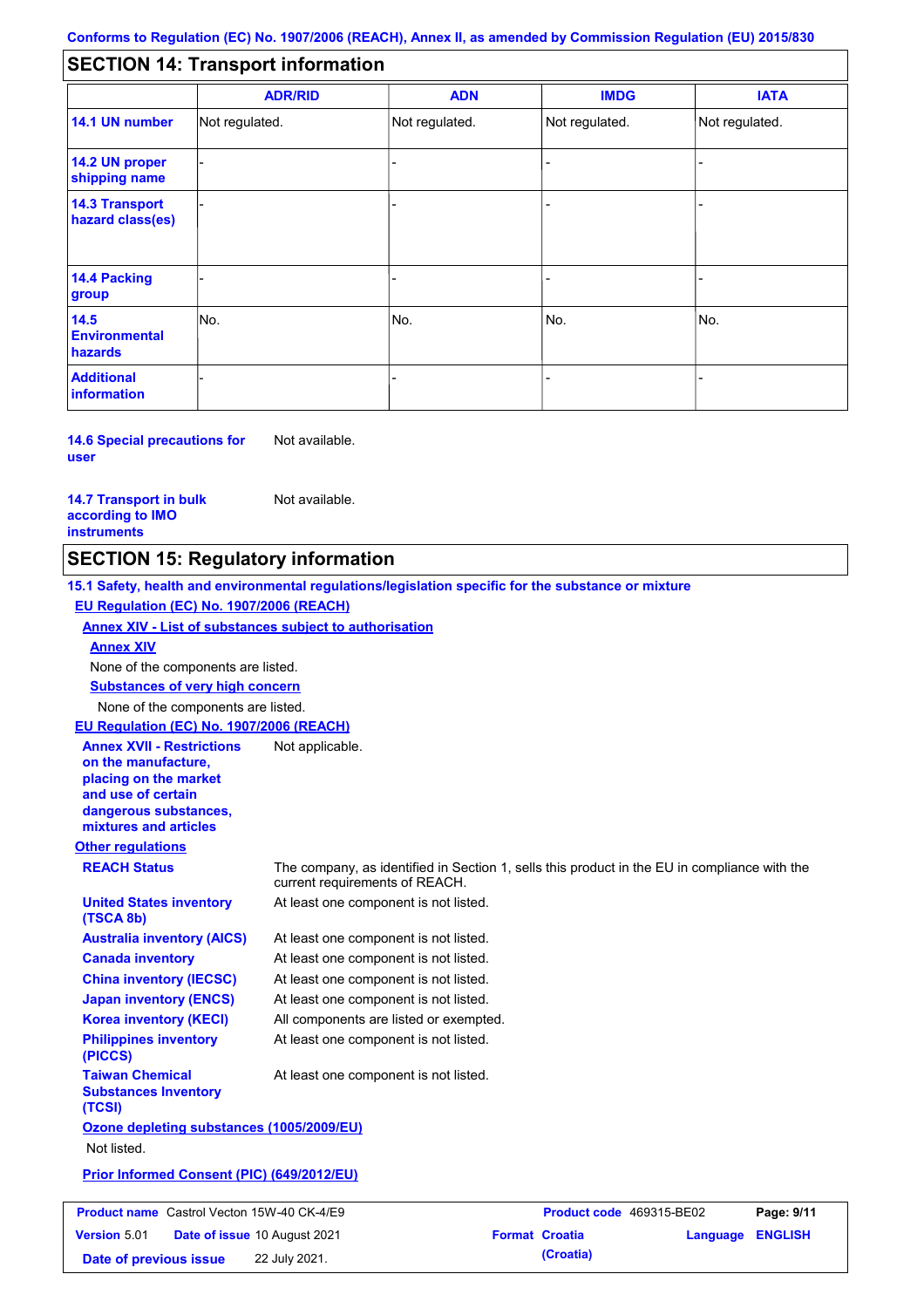# **SECTION 15: Regulatory information**

Not listed.

**EU - Water framework directive - Priority substances**

None of the components are listed.

**Seveso Directive**

This product is not controlled under the Seveso Directive.

| <b>15.2 Chemical safety</b> | A Chemical Safety Assessment has been carried out for one or more of the substances within  |
|-----------------------------|---------------------------------------------------------------------------------------------|
| assessment                  | this mixture. A Chemical Safety Assessment has not been carried out for the mixture itself. |

# **SECTION 16: Other information**

| <b>Abbreviations and acronyms</b> | ADN = European Provisions concerning the International Carriage of Dangerous Goods by                                                                                                                                                     |
|-----------------------------------|-------------------------------------------------------------------------------------------------------------------------------------------------------------------------------------------------------------------------------------------|
|                                   | Inland Waterway<br>ADR = The European Agreement concerning the International Carriage of Dangerous Goods by                                                                                                                               |
|                                   | Road                                                                                                                                                                                                                                      |
|                                   | ATE = Acute Toxicity Estimate                                                                                                                                                                                                             |
|                                   | <b>BCF</b> = Bioconcentration Factor                                                                                                                                                                                                      |
|                                   | CAS = Chemical Abstracts Service                                                                                                                                                                                                          |
|                                   | CLP = Classification, Labelling and Packaging Regulation [Regulation (EC) No. 1272/2008]                                                                                                                                                  |
|                                   | CSA = Chemical Safety Assessment                                                                                                                                                                                                          |
|                                   | CSR = Chemical Safety Report                                                                                                                                                                                                              |
|                                   | DMEL = Derived Minimal Effect Level                                                                                                                                                                                                       |
|                                   | DNEL = Derived No Effect Level                                                                                                                                                                                                            |
|                                   | EINECS = European Inventory of Existing Commercial chemical Substances                                                                                                                                                                    |
|                                   | ES = Exposure Scenario                                                                                                                                                                                                                    |
|                                   | EUH statement = CLP-specific Hazard statement                                                                                                                                                                                             |
|                                   | EWC = European Waste Catalogue                                                                                                                                                                                                            |
|                                   | GHS = Globally Harmonized System of Classification and Labelling of Chemicals                                                                                                                                                             |
|                                   | IATA = International Air Transport Association                                                                                                                                                                                            |
|                                   | IBC = Intermediate Bulk Container                                                                                                                                                                                                         |
|                                   | IMDG = International Maritime Dangerous Goods                                                                                                                                                                                             |
|                                   | LogPow = logarithm of the octanol/water partition coefficient<br>MARPOL = International Convention for the Prevention of Pollution From Ships, 1973 as                                                                                    |
|                                   | modified by the Protocol of 1978. ("Marpol" = marine pollution)                                                                                                                                                                           |
|                                   | OECD = Organisation for Economic Co-operation and Development                                                                                                                                                                             |
|                                   | PBT = Persistent, Bioaccumulative and Toxic                                                                                                                                                                                               |
|                                   | <b>PNEC = Predicted No Effect Concentration</b>                                                                                                                                                                                           |
|                                   | REACH = Registration, Evaluation, Authorisation and Restriction of Chemicals Regulation                                                                                                                                                   |
|                                   | [Regulation (EC) No. 1907/2006]                                                                                                                                                                                                           |
|                                   | RID = The Regulations concerning the International Carriage of Dangerous Goods by Rail                                                                                                                                                    |
|                                   | <b>RRN = REACH Registration Number</b>                                                                                                                                                                                                    |
|                                   | SADT = Self-Accelerating Decomposition Temperature                                                                                                                                                                                        |
|                                   | SVHC = Substances of Very High Concern                                                                                                                                                                                                    |
|                                   | STOT-RE = Specific Target Organ Toxicity - Repeated Exposure                                                                                                                                                                              |
|                                   | STOT-SE = Specific Target Organ Toxicity - Single Exposure                                                                                                                                                                                |
|                                   | TWA = Time weighted average                                                                                                                                                                                                               |
|                                   | $UN = United Nations$                                                                                                                                                                                                                     |
|                                   | $UVCB = Complex\;hydrocarbon\; substance$                                                                                                                                                                                                 |
|                                   | VOC = Volatile Organic Compound                                                                                                                                                                                                           |
|                                   | vPvB = Very Persistent and Very Bioaccumulative                                                                                                                                                                                           |
|                                   | Varies = may contain one or more of the following 64741-88-4 / RRN 01-2119488706-23,                                                                                                                                                      |
|                                   | 64741-89-5 / RRN 01-2119487067-30, 64741-95-3 / RRN 01-2119487081-40, 64741-96-4/ RRN                                                                                                                                                     |
|                                   | 01-2119483621-38, 64742-01-4 / RRN 01-2119488707-21, 64742-44-5 / RRN                                                                                                                                                                     |
|                                   | 01-2119985177-24, 64742-45-6, 64742-52-5 / RRN 01-2119467170-45, 64742-53-6 / RRN                                                                                                                                                         |
|                                   | 01-2119480375-34, 64742-54-7 / RRN 01-2119484627-25, 64742-55-8 / RRN                                                                                                                                                                     |
|                                   | 01-2119487077-29, 64742-56-9 / RRN 01-2119480132-48, 64742-57-0 / RRN                                                                                                                                                                     |
|                                   | 01-2119489287-22, 64742-58-1, 64742-62-7 / RRN 01-2119480472-38, 64742-63-8,<br>64742-65-0 / RRN 01-2119471299-27, 64742-70-7 / RRN 01-2119487080-42, 72623-85-9 /                                                                        |
|                                   | RRN 01-2119555262-43, 72623-86-0 / RRN 01-2119474878-16, 72623-87-1 / RRN                                                                                                                                                                 |
|                                   | 01-2119474889-13                                                                                                                                                                                                                          |
|                                   | $\mathbf{B}$ . $\mathbf{B}$ . The set of the set of the set of the set of $\mathbf{B}$ . The set of the set of the set of the set of the set of the set of the set of the set of the set of the set of the set of the set of the set of t |

**Procedure used to derive the classification according to Regulation (EC) No. 1272/2008 [CLP/GHS]**

| <b>Classification</b> | <b>Justification</b> |
|-----------------------|----------------------|
| Not classified.       |                      |

| <b>Product name</b> Castrol Vecton 15W-40 CK-4/E9 |  | <b>Product code</b> 469315-BE02     | Page: 10/11           |           |                         |  |
|---------------------------------------------------|--|-------------------------------------|-----------------------|-----------|-------------------------|--|
| <b>Version 5.01</b>                               |  | <b>Date of issue 10 August 2021</b> | <b>Format Croatia</b> |           | <b>Language ENGLISH</b> |  |
| Date of previous issue                            |  | 22 July 2021.                       |                       | (Croatia) |                         |  |